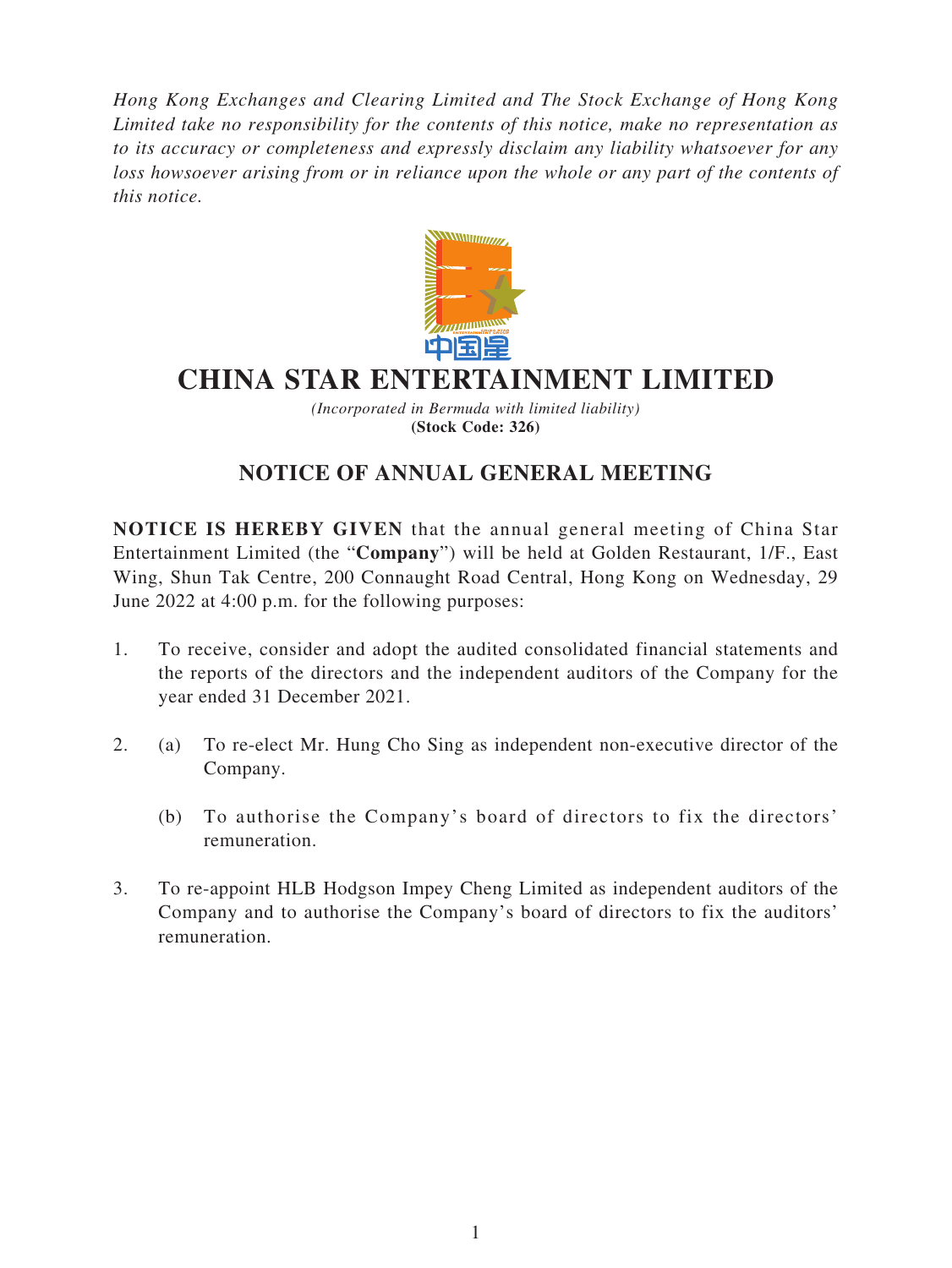As special business, to consider and, if thought fit, to pass with or without modification the following resolutions as ordinary resolutions:

#### **ORDINARY RESOLUTIONS**

#### 4. "**THAT**:

- (a) subject to paragraph (c) below, the exercise by the directors of the Company during the Relevant Period (as hereinafter defined) of all the powers of the Company to allot, issue and deal with additional shares in the share capital of the Company ("**Shares**") and to make or grant offers, agreements and options (including bonds, warrants and debentures convertible into Shares) which would or might require the exercise of such powers during or after the end of the Relevant Period, subject to and in accordance with all applicable laws, be and is hereby generally and unconditionally approved;
- (b) the approval in paragraph (a) above shall authorise the directors of the Company during the Relevant Period to make or grant offers, agreements and options (including bonds, warrants and debentures convertible into Shares) which would or might require the exercise of such powers after the end of the Relevant Period;
- (c) the total number of Shares in the share capital of the Company allotted or agreed conditionally or unconditionally to be allotted (whether pursuant to an option or otherwise) and issued by the directors of the Company pursuant to the approval in paragraph (a) above, otherwise than pursuant to:
	- (i) a Rights Issue (as hereinafter defined); or
	- (ii) an issue of Shares upon the exercise of rights of subscription or conversion attaching to any warrants issued by the Company or any securities which are convertible into Shares, the issue of which warrants and other securities has previously been approved by shareholders of the Company; or
	- (iii) an issue of Shares upon the exercise of any options granted under any share option scheme or similar arrangement for the time being adopted for the grant or issue to eligible persons of Shares or rights to acquire Shares; or
	- (iv) an issue of Shares as scrip dividends or similar arrangement providing for the allotment of Shares in lieu of the whole or part of a dividend on Shares in accordance with the bye-laws of the Company ("**Bye-laws**"),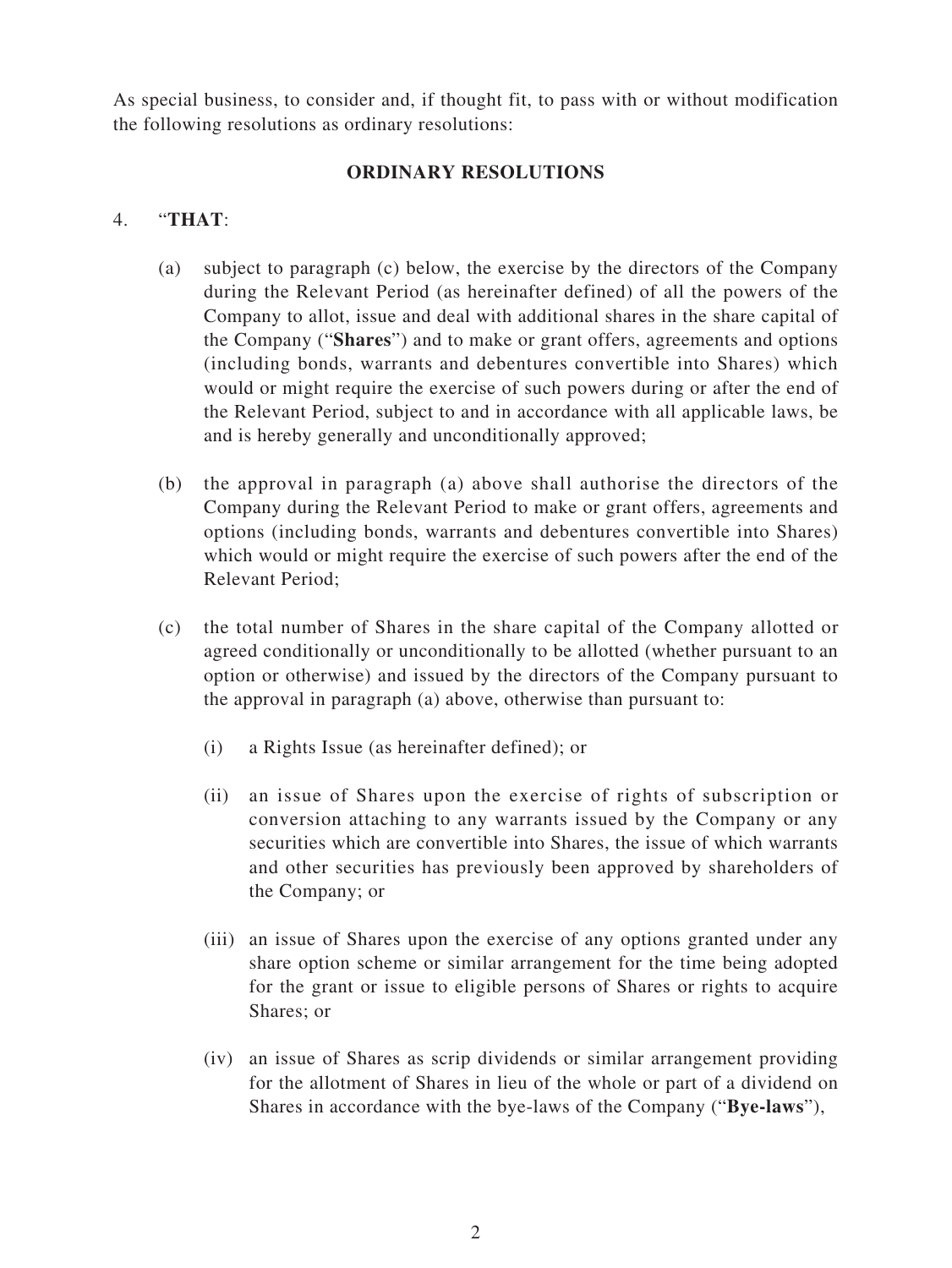shall not in total exceed 20% of the total number of Shares in the share capital of the Company in issue as at the date of passing of this resolution, and the said approval shall be limited accordingly; and

- (d) for the purpose of this resolution, "Relevant Period" means the period from the date of passing of this resolution until whichever is the earliest of:
	- (i) the conclusion of the next annual general meeting of the Company;
	- (ii) the expiration of the period within which the next annual general meeting of the Company is required by the Bye-laws, the Companies Act (1981) of Bermuda (as amended) or any applicable laws of Bermuda to be held; and
	- (iii) the passing of an ordinary resolution by the shareholders of the Company in general meeting revoking or varying the authority given to the directors of the Company under this resolution.

"Rights Issue" means an offer of Shares or an offer of warrants, options or other securities giving rights to subscribe for Shares, open for a period fixed by the directors of the Company to holders of Shares or any class thereof whose names appear on the register of members of the Company on a fixed record date in proportion to their then holdings of such Shares or any class thereof (subject to such exclusions or other arrangements as the directors of the Company may deem necessary or expedient in relation to fractional entitlements or having regard to any restrictions or obligations under the laws of, or the requirements of any recognized regulatory body or any stock exchange in any territory outside Hong Kong)."

### 5. "**THAT**:

- (a) subject to paragraph (b) below, the exercise by the directors of the Company during the Relevant Period (as hereinafter defined) of all the powers of the Company to repurchase the Shares on The Stock Exchange of Hong Kong Limited (the "**Stock Exchange**") or on any other stock exchange on which the Shares may be listed and recognized by the Securities and Futures Commission of Hong Kong and the Stock Exchange for this purpose and, subject to and in accordance with all applicable laws and the requirements of the Rules Governing the Listing of Securities on the Stock Exchange or of any other stock exchange as amended from time to time, be and is hereby generally and unconditionally approved;
- (b) the total number of Shares to be repurchased by the Company pursuant to the approval in paragraph (a) above shall not exceed 10% of the total number of Shares in the share capital of the Company in issue as at the date of passing of this resolution, and the said approval shall be limited accordingly; and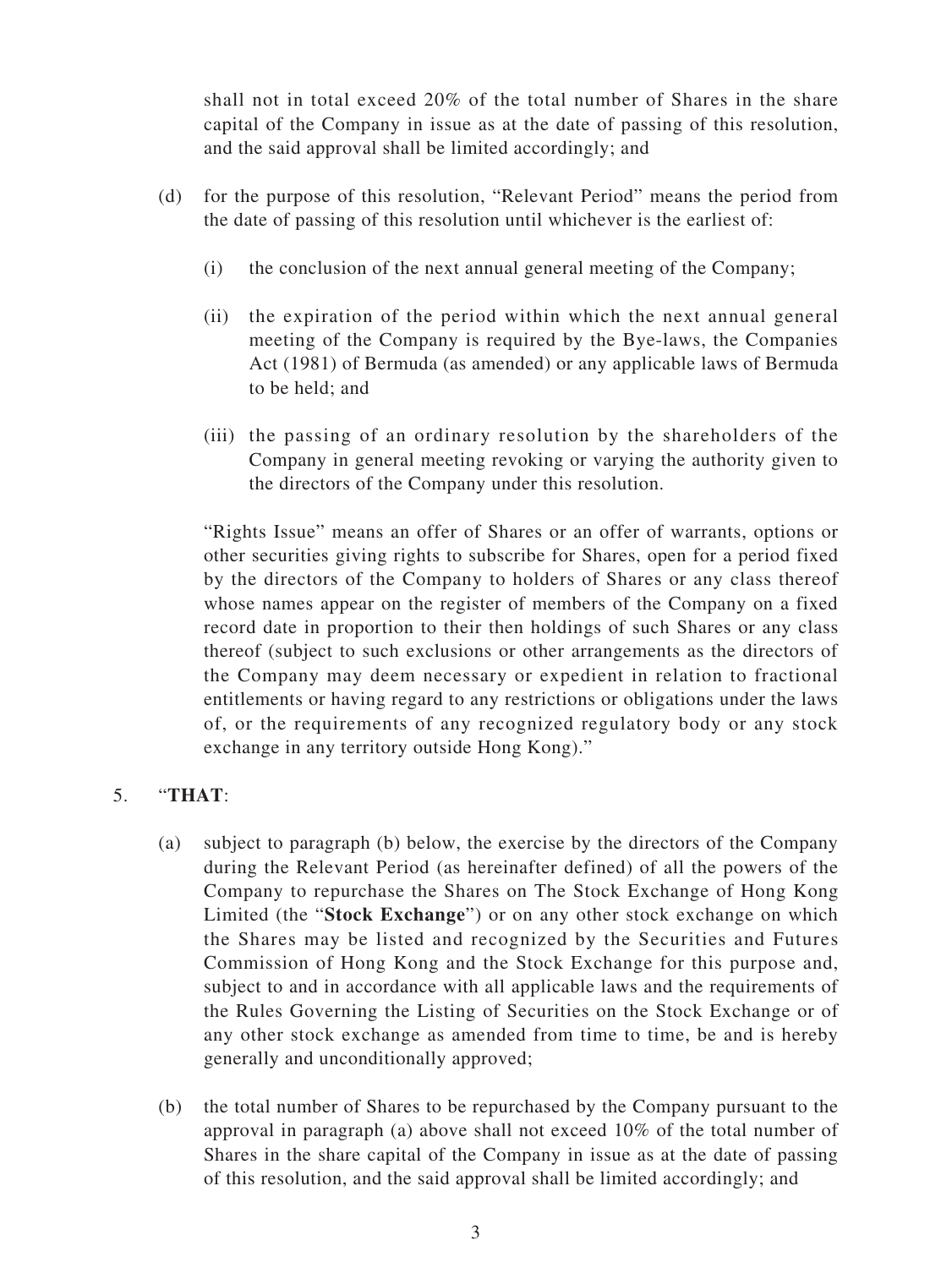- (c) for the purpose of this resolution, "Relevant Period" means the period from the date of passing of this resolution until whichever is the earliest of:
	- (i) the conclusion of the next annual general meeting of the Company;
	- (ii) the expiration of the period within which the next annual general meeting of the Company is required by the Bye-laws, the Companies Act 1981 of Bermuda (as amended) or any applicable laws of Bermuda to be held; and
	- (iii) the passing of an ordinary resolution by the shareholders of the Company in general meeting revoking or varying the authority given to the directors of the Company under this resolution."
- 6. "**THAT** conditional upon the passing of the resolutions numbered 4 and 5 above, the general mandate granted to the directors of the Company and for the time being in force to exercise the powers of the Company to allot, issue and deal with additional Shares pursuant to the resolution numbered 4 above be and is hereby extended by the addition to the aggregate number of Shares in the share capital of the Company which may be allotted or agreed conditionally or unconditionally to be allotted by the directors of the Company pursuant to such general mandate, an amount representing the aggregate number of Shares repurchased by the Company under the authority granted pursuant to the resolution numbered 5 above, provided that such amount of Shares so repurchased shall not exceed 10% of the total number of Shares in the share capital of the Company in issue as at the date of passing of this resolution."
- 7. "**THAT** conditional upon the Listing Committee of the Stock Exchange granting the listing of and permission to deal in any Shares which may fall to be issued by the Company pursuant to the exercise of options granted under the new share option scheme of the Company (the "**New Share Option Scheme**", a copy of which has been produced to the meeting marked "A" and initialed by the chairman of the meeting for the purpose of identification, and the rules of which are summarised in the circular of the Company dated 30 May 2022), the New Share Option Scheme be and is hereby approved and adopted as the Company's share option scheme and the directors of the Company be and are hereby authorised to do all such acts and take all such steps as may be necessary, desirable or expedient to carry into effect or implement the New Share Option Scheme, including but without limitation:
	- (i) to administer the New Share Option Scheme under which options will be granted to eligible participants under the New Share Option Scheme to subscribe for Shares;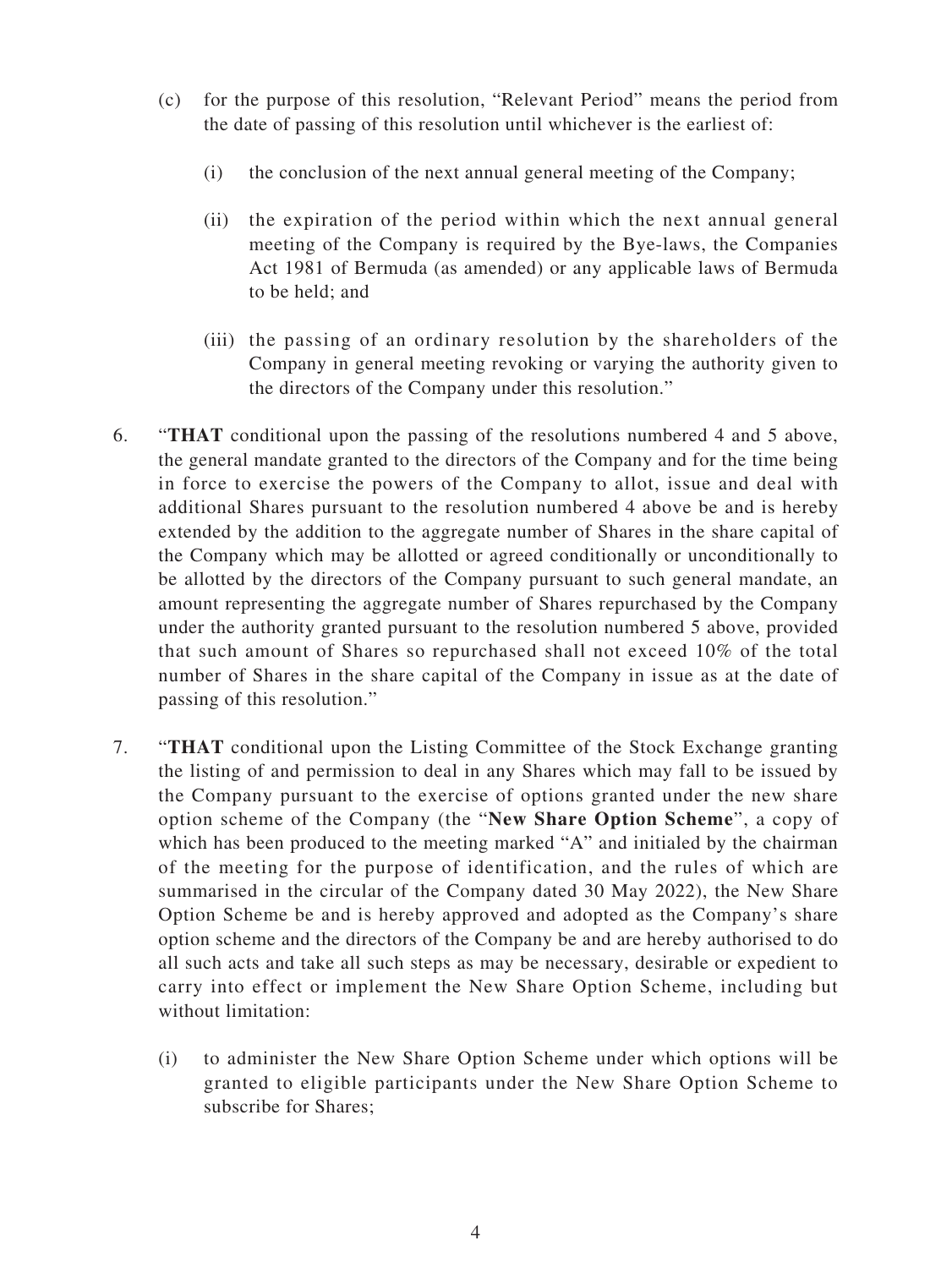- (ii) to modify and/or amend the New Share Option Scheme from time to time provided that such modification and/or amendment is effected in accordance with the provisions of the New Share Option Scheme relating to modification and/or amendment;
- (iii) to grant options to subscribe for Shares under the New Share Option Scheme and to allot and issue from time to time such number of Shares as may be required to be issued pursuant to the exercise of any options granted under the New Share Option Scheme and subject to the Rules Governing the Listing of Securities on the Stock Exchange;
- (iv) to make application at the appropriate time or times to the Stock Exchange and any other stock exchanges upon which the issued Shares may, for the time being, be listed, for listing of, and permission to deal in, any Shares which may hereafter from time to time be allotted and issued pursuant to the exercise of the options under the New Share Option Scheme; and
- (v) to consent, if it so deems fit and expedient, to such conditions, modifications and/or variations as may be required or imposed by the relevant authorities in relation to the New Share Option Scheme. "

By Order of the Board **China Star Entertainment Limited Wong Shuk Han, Dorothy** *Company Secretary*

Hong Kong, 30 May 2022

31 Victoria Street Unit 3409 Hamilton HM 10 Shun Tak Centre Bermuda West Tower

*Registered office: Head office and principal place* Victoria Place, 5th Floor *of business in Hong Kong:* 168-200 Connaught Road Central Hong Kong

*Notes:*

- 1. A proxy form for use at the meeting is enclosed with the circular to the shareholders of the Company dated 30 May 2022.
- 2. The instrument appointing a proxy shall be in writing under the hand of the appointor or of his attorney duly authorised in writing or, if the appointor is a corporation, either under its seal or under the hand of any officer or attorney duly authorised.